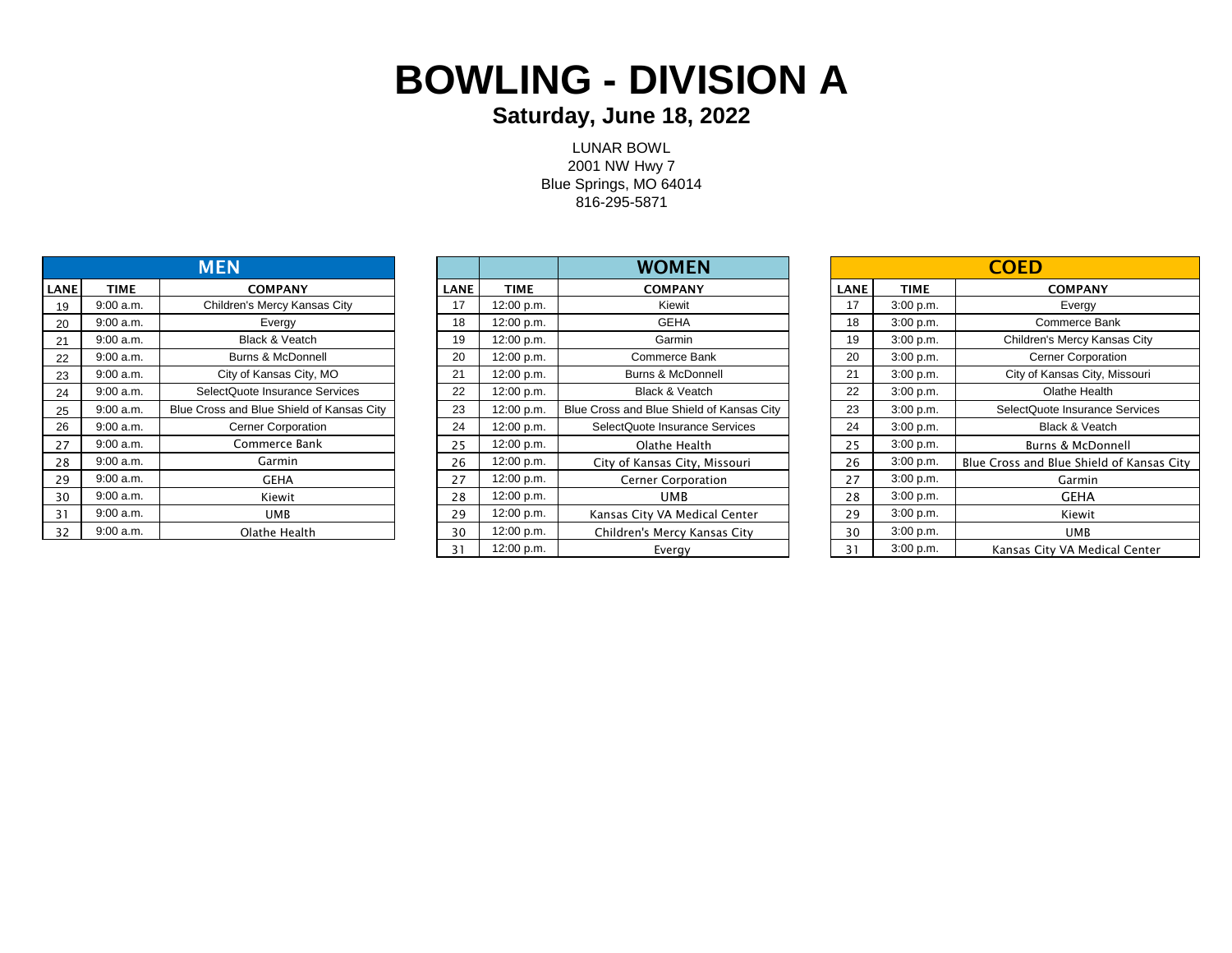## **BOWLING - DIVISION B**

### **Saturday, June 18, 2022**

LUNAR BOWL 2001 NW Hwy 7 Blue Springs, MO 64014 816-295-5871

| <b>MEN</b>  |             |                                    |  |  |  |  |  |  |
|-------------|-------------|------------------------------------|--|--|--|--|--|--|
| <b>LANE</b> | <b>TIME</b> | <b>COMPANY</b>                     |  |  |  |  |  |  |
| 4           | 9:00 a.m.   | ScriptPro LLC                      |  |  |  |  |  |  |
| 5           | 9:00 a.m.   | North American Savings Bank        |  |  |  |  |  |  |
| 6           | 9:00 a.m.   | Kansas City Southern               |  |  |  |  |  |  |
| 7           | 9:00 a.m.   | Johnson County Community College   |  |  |  |  |  |  |
| 8           | 9:00 a.m.   | Henderson Engineers, Inc.          |  |  |  |  |  |  |
| 9           | 9:00 a.m.   | Freightquote & C.H. Robinson       |  |  |  |  |  |  |
| 10          | 9:00a.m.    | Empower                            |  |  |  |  |  |  |
| 11          | 9:00 a.m.   | Edward Jones Investments           |  |  |  |  |  |  |
| 12          | 9:00a.m.    | Associated Wholesale Grocers, Inc. |  |  |  |  |  |  |
| 13          | 9:00a.m.    | <b>JE Dunn Construction</b>        |  |  |  |  |  |  |
| 14          | 9:00 a.m.   | DH Pace                            |  |  |  |  |  |  |
| 15          | 9:00 a.m.   | <b>HNTB Corporation</b>            |  |  |  |  |  |  |
| 16          | 9:00 a.m.   | Yellow                             |  |  |  |  |  |  |
| 17          | 9:00 a.m.   | Pain Train                         |  |  |  |  |  |  |
| 18          | 9:00 a.m.   | <b>PNC Bank</b>                    |  |  |  |  |  |  |

|             |             | <b>MEN</b>                         |                |             | <b>WOMEN</b>                       |             |             | <b>COED</b>                        |
|-------------|-------------|------------------------------------|----------------|-------------|------------------------------------|-------------|-------------|------------------------------------|
| <b>LANE</b> | <b>TIME</b> | <b>COMPANY</b>                     | <b>LANE</b>    | <b>TIME</b> | <b>COMPANY</b>                     | <b>LANE</b> | <b>TIME</b> | <b>COMPANY</b>                     |
|             | 9:00 a.m.   | ScriptPro LLC                      |                | 12:00 p.m.  | Empower                            |             | 3:00 p.m.   | Netsmart                           |
| 5           | 9:00 a.m.   | North American Savings Bank        | $\overline{2}$ | 12:00 p.m.  | Associated Wholesale Grocers, Inc. | 2           | 3:00 p.m.   | Johnson County Community College   |
| 6           | 9:00 a.m.   | Kansas City Southern               | 3              | 12:00 p.m.  | Freightquote & C.H. Robinson       | 3           | 3:00 p.m.   | Kansas City Southern               |
|             | 9:00 a.m.   | Johnson County Community College   | -4             | 12:00 p.m.  | <b>HNTB Corporation</b>            | 4           | 3:00 p.m.   | North American Savings Bank        |
| 8           | 9:00 a.m.   | Henderson Engineers, Inc.          | 5              | 12:00 p.m.  | Kansas City Southern               | 5           | 3:00 p.m.   | Pain Train                         |
| 9           | 9:00 a.m.   | Freightquote & C.H. Robinson       | 6              | 12:00 p.m.  | Netsmart                           | 6           | 3:00 p.m.   | PNC Bank                           |
| 10          | 9:00 a.m.   | Empower                            |                | 12:00 p.m.  | North American Savings Bank        |             | 3:00 p.m.   | ScriptPro LLC                      |
| 11          | 9:00 a.m.   | <b>Edward Jones Investments</b>    | 8              | 12:00 p.m.  | ScriptPro LLC                      | 8           | 3:00 p.m.   | JE Dunn Construction               |
| 12          | 9:00 a.m.   | Associated Wholesale Grocers, Inc. | 9              | 12:00 p.m.  | Yellow                             | 9           | 3:00 p.m.   | DH Pace                            |
| 13          | 9:00 a.m.   | JE Dunn Construction               | 10             | 12:00 p.m.  | JE Dunn Construction               | 10          | 3:00 p.m.   | <b>HNTB Corporation</b>            |
| 14          | 9:00 a.m.   | DH Pace                            |                | 12:00 p.m.  | DH Pace                            | 11          | 3:00 p.m.   | Yellow                             |
| 15          | 9:00 a.m.   | <b>HNTB Corporation</b>            | 12             | 12:00 p.m.  | Henderson Engineers, Inc.          | 12          | 3:00 p.m.   | Henderson Engineers, Inc.          |
| 16          | 9:00 a.m.   | Yellow                             | 13             | 12:00 p.m.  | Johnson County Community College   | 13          | 3:00 p.m.   | <b>Edward Jones Investments</b>    |
| 17          | 9:00 a.m.   | Pain Train                         | 14             | 12:00 p.m.  | Pain Train                         | 14          | 3:00 p.m.   | Freightquote & C.H. Robinson       |
| 18          | 9:00 a.m.   | <b>PNC Bank</b>                    | 15             | 12:00 p.m.  | <b>PNC Bank</b>                    | 15          | 3:00 p.m.   | Empower                            |
|             |             |                                    | 16             | 12:00 p.m.  | <b>Edward Jones Investments</b>    | 16          | 3:00 p.m.   | Associated Wholesale Grocers, Inc. |

| <b>COED</b>    |             |                                    |  |  |  |  |  |  |
|----------------|-------------|------------------------------------|--|--|--|--|--|--|
| LANE           | <b>TIME</b> | <b>COMPANY</b>                     |  |  |  |  |  |  |
| 1              | 3:00 p.m.   | Netsmart                           |  |  |  |  |  |  |
| $\overline{2}$ | 3:00 p.m.   | Johnson County Community College   |  |  |  |  |  |  |
| 3              | 3:00 p.m.   | Kansas City Southern               |  |  |  |  |  |  |
| 4              | 3:00 p.m.   | North American Savings Bank        |  |  |  |  |  |  |
| 5              | 3:00 p.m.   | Pain Train                         |  |  |  |  |  |  |
| 6              | 3:00 p.m.   | <b>PNC Bank</b>                    |  |  |  |  |  |  |
| 7              | 3:00 p.m.   | ScriptPro LLC                      |  |  |  |  |  |  |
| 8              | 3:00 p.m.   | <b>JE Dunn Construction</b>        |  |  |  |  |  |  |
| 9              | 3:00 p.m.   | DH Pace                            |  |  |  |  |  |  |
| 10             | 3:00 p.m.   | <b>HNTB Corporation</b>            |  |  |  |  |  |  |
| 11             | 3:00 p.m.   | Yellow                             |  |  |  |  |  |  |
| 12             | 3:00 p.m.   | Henderson Engineers, Inc.          |  |  |  |  |  |  |
| 13             | 3:00 p.m.   | Edward Jones Investments           |  |  |  |  |  |  |
| 14             | 3:00 p.m.   | Freightquote & C.H. Robinson       |  |  |  |  |  |  |
| 15             | 3:00 p.m.   | Empower                            |  |  |  |  |  |  |
| 16             | 3:00 p.m.   | Associated Wholesale Grocers, Inc. |  |  |  |  |  |  |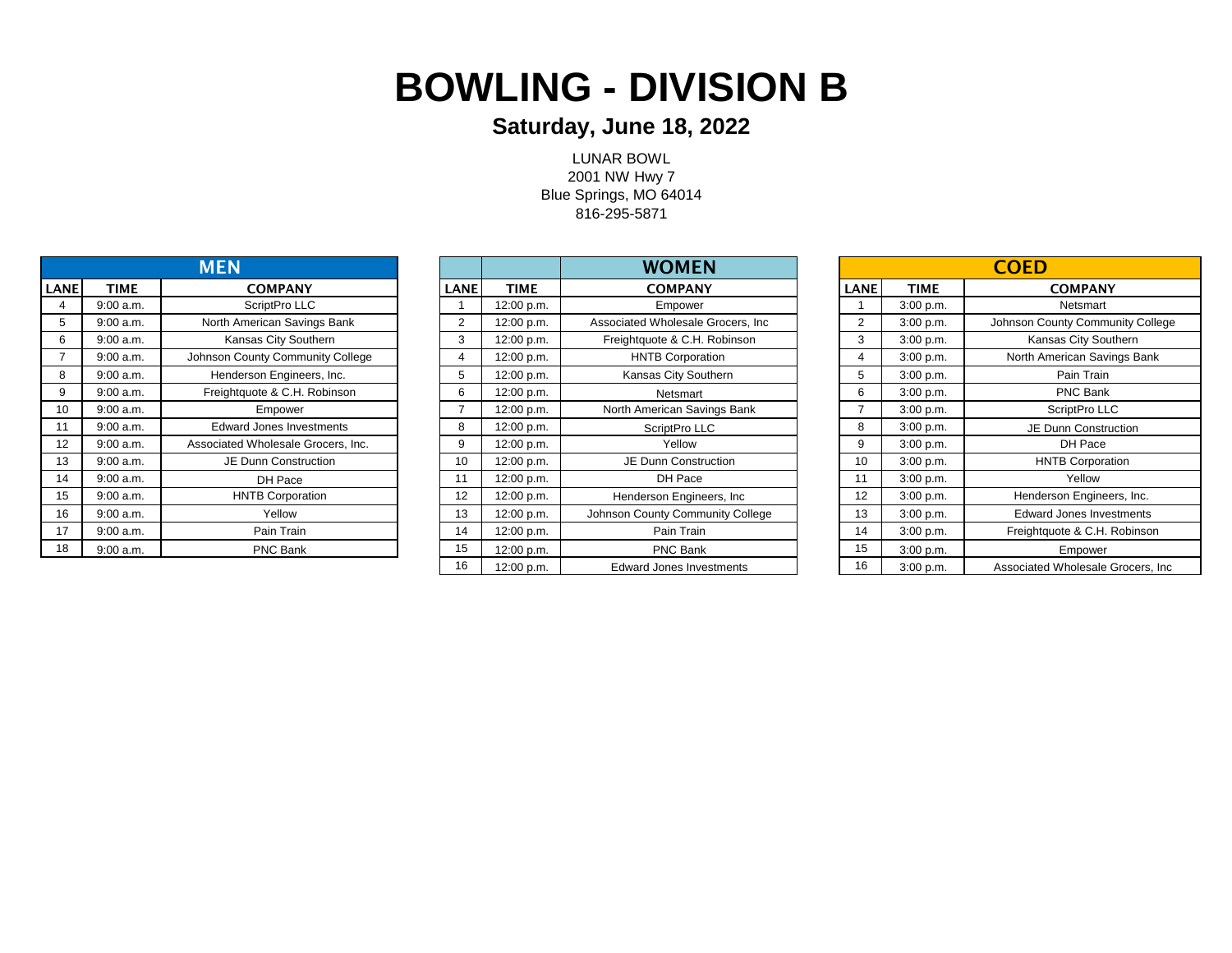## **BOWLING - DIVISION C**

### **Saturday, June 18, 2022**

913-764-4568 Olathe Lanes East 303 N. Lindenwood Dr. Olathe, KS 66062

|             |             | <b>MEN</b>                             |
|-------------|-------------|----------------------------------------|
| <b>LANE</b> | <b>TIME</b> | <b>COMPANY</b>                         |
| 18          | 9:00a.m.    | Americo                                |
| 19          | 9:00 a.m.   | <b>BlueScope Buildings</b>             |
| 20          | 9:00 a.m.   | C <sub>2</sub> FO                      |
| 21          | 9:00 a.m.   | NAIC & NIPR                            |
| 22          | 9:00 a.m.   | <b>Fike Corporation</b>                |
| 23          | 9:00 a.m.   | Huhtamaki, Inc.                        |
| 24          | 9:00a.m.    | <b>ICON</b>                            |
| 25          | 9:00a.m.    | <b>McCownGordon Construction</b>       |
| 26          | 9:00a.m.    | nbkc bank                              |
| 27          | 9:00 a.m.   | NorthPoint Development                 |
| 28          | 9:00 a.m.   | SPX Cooling Technologies, Inc.         |
| 29          | 9:00 a.m.   | Stowers Institute for Medical Research |
| 30          | 9:00 a.m.   | TreviPay                               |
| 31          | 9:00 a.m.   | U.S. Army Corps of Engineers           |
| 32          | 9:00 a.m.   | Zurich                                 |

|       | <b>MEN</b>  |                                        |  |             | COED        | <b>WOMEN</b>                           |             |             | <b>COED</b>                            |
|-------|-------------|----------------------------------------|--|-------------|-------------|----------------------------------------|-------------|-------------|----------------------------------------|
| LANEI | <b>TIME</b> | <b>COMPANY</b>                         |  | <b>LANE</b> | <b>TIME</b> | <b>COMPANY</b>                         | <b>LANE</b> | <b>TIME</b> | <b>COMPANY</b>                         |
| 18    | 9:00 a.m.   | Americo                                |  | 18          | 12:00 p.m.  | Zurich                                 | 17          | 3:00 p.m.   | <b>McCownGordon Construction</b>       |
| 19    | 9:00 a.m.   | <b>BlueScope Buildings</b>             |  | 19          | 12:00 p.m.  | U.S. Army Corps of Engineers           | 18          | 3:00 p.m.   | <b>ICON</b>                            |
| 20    | 9:00 a.m.   | C <sub>2FO</sub>                       |  | 20          | 12:00 p.m.  | TreviPay                               | 19          | 3:00 p.m.   | Huhtamaki, Inc.                        |
| 21    | 9:00 a.m.   | NAIC & NIPR                            |  | 21          | 12:00 p.m.  | Stowers Institute for Medical Research | 20          | 3:00 p.m.   | <b>Fike Corporation</b>                |
| 22    | 9:00 a.m.   | <b>Fike Corporation</b>                |  | 22          | 12:00 p.m.  | SPX Cooling Technologies, Inc.         | 21          | 3:00 p.m.   | Deloitte LLP                           |
| 23    | 9:00 a.m.   | Huhtamaki, Inc.                        |  | 23          | 12:00 p.m.  | NorthPoint Development                 | 22          | 3:00 p.m.   | C <sub>2</sub> FO                      |
| 24    | 9:00 a.m.   | <b>ICON</b>                            |  | 24          | 12:00 p.m.  | McCownGordon Construction              | 23          | 3:00 p.m.   | <b>BlueScope Buildings</b>             |
| 25    | 9:00 a.m.   | McCownGordon Construction              |  | 25          | 12:00 p.m.  | NAIC & NIPR                            | 24          | 3:00 p.m.   | Americo                                |
| 26    | 9:00 a.m.   | nbkc bank                              |  | 26          | 12:00 p.m.  | <b>Fike Corporation</b>                | 25          | 3:00 p.m.   | Zurich                                 |
| 27    | 9:00 a.m.   | NorthPoint Development                 |  | 27          | 12:00 p.m.  | nbkc bank                              | 26          | 3:00 p.m.   | U.S. Army Corps of Engineers           |
| 28    | 9:00 a.m.   | SPX Cooling Technologies, Inc.         |  | 28          | 12:00 p.m.  | <b>ICON</b>                            | 27          | 3:00 p.m.   | TreviPay                               |
| 29    | 9:00 a.m.   | Stowers Institute for Medical Research |  | 29          | 12:00 p.m.  | Huhtamaki, Inc.                        | 28          | 3:00 p.m.   | Stowers Institute for Medical Research |
| 30    | 9:00 a.m.   | TreviPay                               |  | 30          | 12:00 p.m.  | C <sub>2FO</sub>                       | 29          | 3:00 p.m.   | SPX Cooling Technologies, Inc.         |
| 31    | 9:00 a.m.   | U.S. Army Corps of Engineers           |  | 31          | 12:00 p.m.  | <b>BlueScope Buildings</b>             | 30          | 3:00 p.m.   | NorthPoint Development                 |
| 32    | 9:00 a.m.   | Zurich                                 |  | 32          | 12:00 p.m.  | Americo                                | 31          | 3:00 p.m.   | <b>NAIC &amp; NIPR</b>                 |

|             | <b>COED</b> |                                        |  |  |  |  |  |  |  |  |
|-------------|-------------|----------------------------------------|--|--|--|--|--|--|--|--|
| <b>LANE</b> | <b>TIME</b> | <b>COMPANY</b>                         |  |  |  |  |  |  |  |  |
| 17          | 3:00 p.m.   | <b>McCownGordon Construction</b>       |  |  |  |  |  |  |  |  |
| 18          | 3:00 p.m.   | <b>ICON</b>                            |  |  |  |  |  |  |  |  |
| 19          | 3:00 p.m.   | Huhtamaki, Inc.                        |  |  |  |  |  |  |  |  |
| 20          | 3:00 p.m.   | <b>Fike Corporation</b>                |  |  |  |  |  |  |  |  |
| 21          | 3:00 p.m.   | <b>Deloitte LLP</b>                    |  |  |  |  |  |  |  |  |
| 22          | 3:00 p.m.   | C <sub>2</sub> FO                      |  |  |  |  |  |  |  |  |
| 23          | 3:00 p.m.   | <b>BlueScope Buildings</b>             |  |  |  |  |  |  |  |  |
| 24          | 3:00 p.m.   | Americo                                |  |  |  |  |  |  |  |  |
| 25          | 3:00 p.m.   | Zurich                                 |  |  |  |  |  |  |  |  |
| 26          | 3:00 p.m.   | U.S. Army Corps of Engineers           |  |  |  |  |  |  |  |  |
| 27          | 3:00 p.m.   | TreviPay                               |  |  |  |  |  |  |  |  |
| 28          | 3:00 p.m.   | Stowers Institute for Medical Research |  |  |  |  |  |  |  |  |
| 29          | 3:00 p.m.   | SPX Cooling Technologies, Inc.         |  |  |  |  |  |  |  |  |
| 30          | 3:00 p.m.   | NorthPoint Development                 |  |  |  |  |  |  |  |  |
| 31          | 3:00 p.m.   | <b>NAIC &amp; NIPR</b>                 |  |  |  |  |  |  |  |  |
| 32          | 3:00 p.m.   | nbkc bank                              |  |  |  |  |  |  |  |  |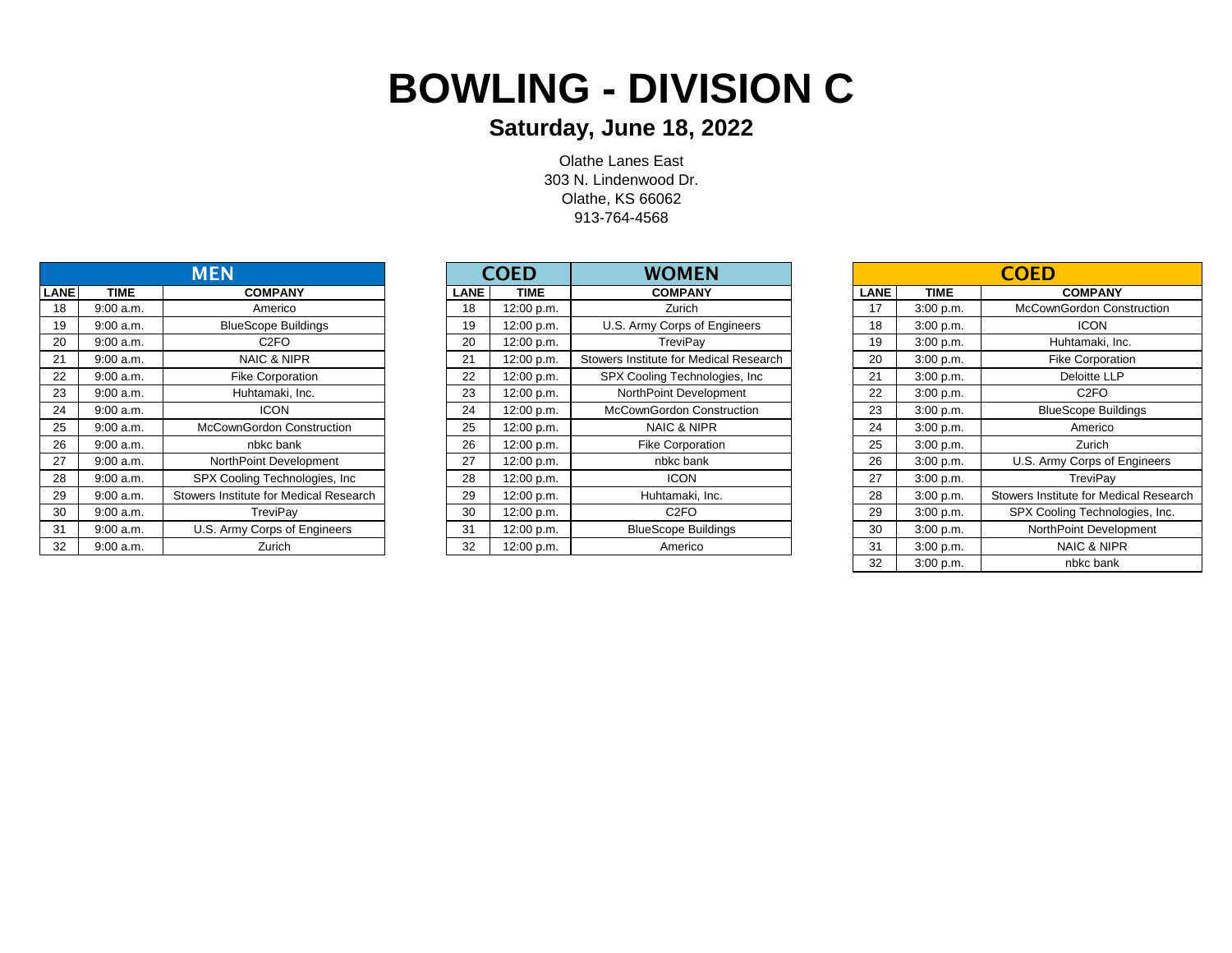# **BOWLING - DIVISION D**

### **Saturday, June 18, 2022**

Olathe Lanes East 303 N Lindenwood Dr Olathe, KS 66062 816-524-3322

|                |             | <b>MEN</b>                            |
|----------------|-------------|---------------------------------------|
| <b>LANE</b>    | <b>TIME</b> | <b>COMPANY</b>                        |
| 3              | 9:00 a.m.   | Ferrellgas                            |
| $\overline{4}$ | 9:00 a.m.   | <b>BKD CPAs &amp; Advisors</b>        |
| 5              | 9:00 a.m.   | <b>Helzberg Diamonds</b>              |
| 6              | 9:00 a.m.   | MilliporeSigma                        |
| $\overline{7}$ | 9:00 a.m.   | <b>MRIGIobal</b>                      |
| 8              | 9:00 a.m.   | <b>MULTIVAC</b>                       |
| 9              | 9:00 a.m.   | <b>Plastic Packaging Technologies</b> |
| 10             | 9:00 a.m.   | Seaboard Foods                        |
| 11             | 9:00 a.m.   | Swiss Re                              |
| 12             | $9:00$ a.m. | <b>TruHome Solutions</b>              |
| 13             | 9:00 a.m.   | Veterans United Home Loans            |
| 14             | 9:00 a.m.   | Stouse                                |
| 15             | 9:00 a.m.   | <b>Community Blood Center</b>         |
| 16             | 9:00 a.m.   | <b>JCPRD</b>                          |

|      |             | <b>MEN</b>                     |             |             | <b>WOMEN</b>                          |                |           | <b>COED</b>                           |
|------|-------------|--------------------------------|-------------|-------------|---------------------------------------|----------------|-----------|---------------------------------------|
| LANE | TIME        | <b>COMPANY</b>                 | <b>LANE</b> | <b>TIME</b> | <b>COMPANY</b>                        | <b>LANE</b>    | TIME      | <b>COMPANY</b>                        |
| 3    | $9:00$ a.m. | Ferrellgas                     | 3           | 12:00 p.m.  | <b>Community Blood Center</b>         |                | 3:00 p.m. | <b>Community Blood Center</b>         |
| 4    | 9:00 a.m.   | <b>BKD CPAs &amp; Advisors</b> | 4           | 12:00 p.m.  | Ferrellgas                            | $\overline{2}$ | 3:00 p.m. | Cornerstones of Care                  |
| 5    | 9:00 a.m.   | <b>Helzberg Diamonds</b>       | 5           | 12:00 p.m.  | <b>Helzberg Diamonds</b>              | 3              | 3:00 p.m. | Ferrellgas                            |
| 6    | $9:00$ a.m. | MilliporeSigma                 | 6           | 12:00 p.m.  | <b>JCPRD</b>                          | 4              | 3:00 p.m. | <b>Helzberg Diamonds</b>              |
|      | $9:00$ a.m. | <b>MRIGIobal</b>               |             | 12:00 p.m.  | MilliporeSigma                        | b              | 3:00 p.m. | <b>JCPRD</b>                          |
| 8    | 9:00 a.m.   | <b>MULTIVAC</b>                | 8           | 12:00 p.m.  | <b>MULTIVAC</b>                       | 6              | 3:00 p.m. | MilliporeSigma                        |
| 9    | $9:00$ a.m. | Plastic Packaging Technologies | 9           | 12:00 p.m.  | <b>Plastic Packaging Technologies</b> | ⇁              | 3:00 p.m. | <b>MULTIVAC</b>                       |
| 10   | 9:00 a.m.   | Seaboard Foods                 | 10          | 12:00 p.m.  | Seaboard Foods                        | 8              | 3:00 p.m. | <b>Plastic Packaging Technologies</b> |
| 11   | 9:00 a.m.   | Swiss Re                       |             | 12:00 p.m.  | Stouse                                | 9              | 3:00 p.m. | Seaboard Foods                        |
| 12   | $9:00$ a.m. | <b>TruHome Solutions</b>       | 12          | 12:00 p.m.  | <b>Veterans United Home Loans</b>     | 10             | 3:00 p.m. | Stouse                                |
| 13   | 9:00 a.m.   | Veterans United Home Loans     | 13          | 12:00 p.m.  | <b>MRIGIobal</b>                      | 11             | 3:00 p.m. | Swiss Re                              |
| 14   | 9:00 a.m.   | Stouse                         | 14          | 12:00 p.m.  | <b>BKD CPAs &amp; Advisors</b>        | 12             | 3:00 p.m. | <b>TruHome Solutions</b>              |
| 15   | $9:00$ a.m. | <b>Community Blood Center</b>  | 15          | 12:00 p.m.  | Swiss Re                              | 13             | 3:00 p.m. | City of Shawnee                       |
| 16   | $9:00$ a.m. | <b>JCPRD</b>                   | 16          | 12:00 p.m.  | <b>TruHome Solutions</b>              | 14             | 3:00 p.m. | <b>BKD CPAs &amp; Advisors</b>        |

| <b>COED</b>    |             |                                       |  |  |  |  |  |  |  |
|----------------|-------------|---------------------------------------|--|--|--|--|--|--|--|
| <b>LANE</b>    | <b>TIME</b> | <b>COMPANY</b>                        |  |  |  |  |  |  |  |
| 1              | 3:00 p.m.   | <b>Community Blood Center</b>         |  |  |  |  |  |  |  |
| $\overline{2}$ | 3:00 p.m.   | Cornerstones of Care                  |  |  |  |  |  |  |  |
| 3              | 3:00 p.m.   | Ferrellgas                            |  |  |  |  |  |  |  |
| 4              | 3:00 p.m.   | <b>Helzberg Diamonds</b>              |  |  |  |  |  |  |  |
| 5              | 3:00 p.m.   | <b>JCPRD</b>                          |  |  |  |  |  |  |  |
| 6              | 3:00 p.m.   | MilliporeSigma                        |  |  |  |  |  |  |  |
| 7              | 3:00 p.m.   | <b>MULTIVAC</b>                       |  |  |  |  |  |  |  |
| 8              | 3:00 p.m.   | <b>Plastic Packaging Technologies</b> |  |  |  |  |  |  |  |
| 9              | 3:00 p.m.   | Seaboard Foods                        |  |  |  |  |  |  |  |
| 10             | 3:00 p.m.   | Stouse                                |  |  |  |  |  |  |  |
| 11             | 3:00 p.m.   | Swiss Re                              |  |  |  |  |  |  |  |
| 12             | 3:00 p.m.   | <b>TruHome Solutions</b>              |  |  |  |  |  |  |  |
| 13             | 3:00 p.m.   | City of Shawnee                       |  |  |  |  |  |  |  |
| 14             | 3:00 p.m.   | <b>BKD CPAs &amp; Advisors</b>        |  |  |  |  |  |  |  |
| 15             | 3:00 p.m.   | <b>Veterans United Home Loans</b>     |  |  |  |  |  |  |  |
| 16             | 3:00 p.m.   | <b>MRIGIobal</b>                      |  |  |  |  |  |  |  |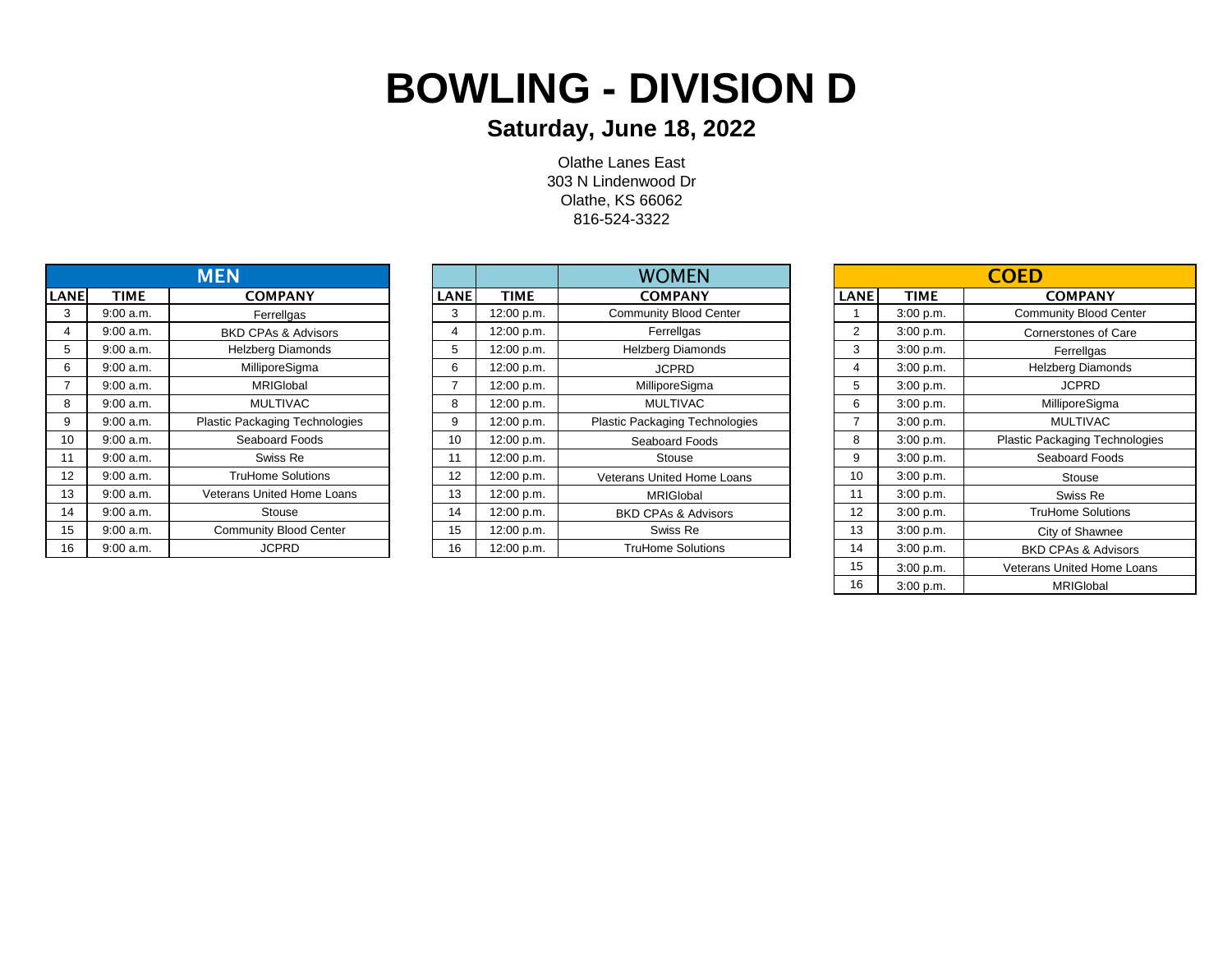# **BOWLING - DIVISION E**

### **Saturday, June 18, 2022**

Aaron's Family Fun 17070 Aaron Lane Belton, MO 64012 816-322-0488

| <b>MEN</b>  |             |                                  | <b>COED</b>    | <b>WOMEN</b> |                             |                | <b>COED</b> |                                  |
|-------------|-------------|----------------------------------|----------------|--------------|-----------------------------|----------------|-------------|----------------------------------|
| <b>LANE</b> | <b>TIME</b> | <b>COMPANY</b>                   | <b>LANE</b>    | <b>TIME</b>  | <b>COMPANY</b>              | <b>LANE</b>    | <b>TIME</b> | <b>COMPANY</b>                   |
|             | $9:00$ a.m. | AGI                              |                | 12:00 p.m.   | Mars Petcare                |                | 3:00 p.m.   | <b>Rx Savings Solutions</b>      |
| 2           | $9:00$ a.m. | Avila University                 | $\overline{2}$ | 12:00 p.m.   | <b>Cboe Global Markets</b>  | $\overline{2}$ | 3:00 p.m.   | <b>Russell Stover Chocolates</b> |
| 3           | 9:00 a.m.   | BRR Architecture, Inc.           | 3              | 12:00 p.m.   | Avila University            | 3              | 3:00 p.m.   | PricewaterhouseCoopers LLF       |
|             | 9:00 a.m.   | <b>Cboe Global Markets</b>       | 4              | 12:00 p.m.   | <b>POWER Engineers</b>      | 4              | 3:00 p.m.   | <b>POWER Engineers</b>           |
| 5           | $9:00$ a.m. | <b>CRB</b>                       | 5              | 12:00 p.m.   | Populous                    | 5              | 3:00 p.m.   | AGI                              |
| 6           | $9:00$ a.m. | Design Resources, Inc            | 6              | 12:00 p.m.   | <b>Imperial PFS</b>         | 6              | 3:00 p.m.   | Avilia University                |
|             | $9:00$ a.m. | Dimensional Innovations          |                | 12:00 p.m.   | Harcros                     |                | 3:00 p.m.   | BRR Architecture, Inc.           |
| 8           | $9:00$ a.m. | Harcros                          | 8              | 12:00 p.m.   | Dimensional Innovations     | 8              | 3:00 p.m.   | <b>Cboe Global Markets</b>       |
| 9           | 9:00 a.m.   | <b>HDR</b>                       | 9              | 12:00 p.m.   | Design Resources, Inc       | 9              | 3:00 p.m.   | <b>CRB</b>                       |
| 10          | 9:00 a.m.   | <b>Imperial PFS</b>              | 10             | 12:00 p.m.   | <b>CRB</b>                  | 10             | 3:00 p.m.   | Design Resources, Inc.           |
| 11          | 9:00 a.m.   | Kansas City University           | 11             | 12:00 p.m.   | BRR Architecture, Inc.      | 11             | 3:00 p.m.   | Dimensional Innovations          |
| 12          | 9:00 a.m.   | Mars Petcare                     | 12             | 12:00 p.m.   | <b>HDR</b>                  | 12             | 3:00 p.m.   | Harcros                          |
| 13          | 9:00 a.m.   | P1 Group, Inc.                   | 13             | 12:00 p.m.   | <b>Rx Savings Solutions</b> | 13             | 3:00 p.m.   | <b>HDR</b>                       |
| 14          | 9:00 a.m.   | Populous                         | 14             | 12:00 p.m.   | Service Management Group    | 14             | 3:00 p.m.   | <b>Imperial PFS</b>              |
| 15          | 9:00 a.m.   | <b>POWER Engineers</b>           | 15             | 12:00 p.m.   | <b>Shick Esteve</b>         | 15             | 3:00 p.m.   | Mars Petcare                     |
| 16          | 9:00 a.m.   | <b>Russell Stover Chocolates</b> | 16             | 12:00 p.m.   | Unite Private Networks      | 16             | 3:00 p.m.   | <b>Shick Esteve</b>              |
| 17          | $9:00$ a.m. | Service Management Group         | 17             | 12:00 p.m.   | U.S. Engineering            | 17             | 3:00 p.m.   | U.S. Engineering                 |
| 18          | $9:00$ a.m. | <b>Shick Esteve</b>              |                |              |                             | 18             | 3:00 p.m.   | Unite Private Networks           |
| 19          | 9:00 a.m.   | U.S. Engineering                 |                |              |                             | 19             | 3:00 p.m.   | Service Management Group         |
| 20          | $9:00$ a.m. | Unite Private Networks           |                |              |                             | 20             | 3:00 p.m.   | Populous                         |

| <b>MEN</b>  |             |                                  |             | <b>COED</b> | <b>WOMEN</b>                |             | <b>COED</b> |                                  |  |  |
|-------------|-------------|----------------------------------|-------------|-------------|-----------------------------|-------------|-------------|----------------------------------|--|--|
| <b>LANE</b> | <b>TIME</b> | <b>COMPANY</b>                   | <b>LANE</b> | <b>TIME</b> | <b>COMPANY</b>              | <b>LANE</b> | <b>TIME</b> | <b>COMPANY</b>                   |  |  |
|             | $9:00$ a.m. | AGI                              |             | 12:00 p.m.  | Mars Petcare                |             | 3:00 p.m.   | Rx Savings Solutions             |  |  |
| 2           | $9:00$ a.m. | <b>Avila University</b>          | 2           | 12:00 p.m.  | <b>Choe Global Markets</b>  | 2           | 3:00 p.m.   | <b>Russell Stover Chocolates</b> |  |  |
| 3           | $9:00$ a.m. | BRR Architecture, Inc.           | 3           | 12:00 p.m.  | <b>Avila University</b>     | 3           | 3:00 p.m.   | PricewaterhouseCoopers LLP       |  |  |
| 4           | $9:00$ a.m. | <b>Cboe Global Markets</b>       | 4           | 12:00 p.m.  | <b>POWER Engineers</b>      | 4           | 3:00 p.m.   | <b>POWER Engineers</b>           |  |  |
| 5           | 9:00 a.m.   | <b>CRB</b>                       | 5           | 12:00 p.m.  | Populous                    | 5           | 3:00 p.m.   | AGI                              |  |  |
| 6           | 9:00 a.m.   | Design Resources, Inc.           | 6           | 12:00 p.m.  | <b>Imperial PFS</b>         | 6           | 3:00 p.m.   | Avilia University                |  |  |
|             | 9:00 a.m.   | Dimensional Innovations          |             | 12:00 p.m.  | Harcros                     |             | 3:00 p.m.   | BRR Architecture, Inc.           |  |  |
| 8           | 9:00 a.m.   | Harcros                          | 8           | 12:00 p.m.  | Dimensional Innovations     | 8           | 3:00 p.m.   | <b>Choe Global Markets</b>       |  |  |
| 9           | $9:00$ a.m. | <b>HDR</b>                       | 9           | 12:00 p.m.  | Design Resources, Inc.      | 9           | 3:00 p.m.   | <b>CRB</b>                       |  |  |
| 10          | $9:00$ a.m. | <b>Imperial PFS</b>              | 10          | 12:00 p.m.  | <b>CRB</b>                  | 10          | 3:00 p.m.   | Design Resources, Inc            |  |  |
| 11          | $9:00$ a.m. | Kansas City University           | 11          | 12:00 p.m.  | BRR Architecture, Inc.      | 11          | 3:00 p.m.   | Dimensional Innovations          |  |  |
| 12          | $9:00$ a.m. | Mars Petcare                     | 12          | 12:00 p.m.  | <b>HDR</b>                  | 12          | 3:00 p.m.   | Harcros                          |  |  |
| 13          | $9:00$ a.m. | P1 Group, Inc.                   | 13          | 12:00 p.m.  | <b>Rx Savings Solutions</b> | 13          | 3:00 p.m.   | <b>HDR</b>                       |  |  |
| 14          | 9:00 a.m.   | Populous                         | 14          | 12:00 p.m.  | Service Management Group    | 14          | 3:00 p.m.   | <b>Imperial PFS</b>              |  |  |
| 15          | $9:00$ a.m. | <b>POWER Engineers</b>           | 15          | 12:00 p.m.  | <b>Shick Esteve</b>         | 15          | 3:00 p.m.   | Mars Petcare                     |  |  |
| 16          | $9:00$ a.m. | <b>Russell Stover Chocolates</b> | 16          | 12:00 p.m.  | Unite Private Networks      | 16          | 3:00 p.m.   | <b>Shick Esteve</b>              |  |  |
| 17          | $9:00$ a.m. | Service Management Group         | 17          | 12:00 p.m.  | U.S. Engineering            | 17          | 3:00 p.m.   | U.S. Engineering                 |  |  |

|                |             | <b>COED</b>                      |
|----------------|-------------|----------------------------------|
| <b>LANE</b>    | <b>TIME</b> | <b>COMPANY</b>                   |
| 1              | 3:00 p.m.   | <b>Rx Savings Solutions</b>      |
| $\overline{2}$ | 3:00 p.m.   | <b>Russell Stover Chocolates</b> |
| 3              | 3:00 p.m.   | PricewaterhouseCoopers LLP       |
| $\overline{4}$ | 3:00 p.m.   | <b>POWER Engineers</b>           |
| 5              | 3:00 p.m.   | AGI                              |
| 6              | 3:00 p.m.   | <b>Avilia University</b>         |
| 7              | 3:00 p.m.   | BRR Architecture, Inc.           |
| 8              | 3:00 p.m.   | <b>Choe Global Markets</b>       |
| 9              | 3:00 p.m.   | <b>CRB</b>                       |
| 10             | 3:00 p.m.   | Design Resources, Inc.           |
| 11             | 3:00 p.m.   | Dimensional Innovations          |
| 12             | 3:00 p.m.   | Harcros                          |
| 13             | 3:00 p.m.   | <b>HDR</b>                       |
| 14             | 3:00 p.m.   | <b>Imperial PFS</b>              |
| 15             | 3:00 p.m.   | Mars Petcare                     |
| 16             | 3:00 p.m.   | <b>Shick Esteve</b>              |
| 17             | 3:00 p.m.   | U.S. Engineering                 |
| 18             | 3:00 p.m.   | <b>Unite Private Networks</b>    |
| 19             | 3:00 p.m.   | Service Management Group         |
| 20             | 3:00 p.m.   | Populous                         |
| 21             | 3:00 p.m.   | P1 Group, Inc.                   |
| 22             | 3:00 p.m.   | Merkle                           |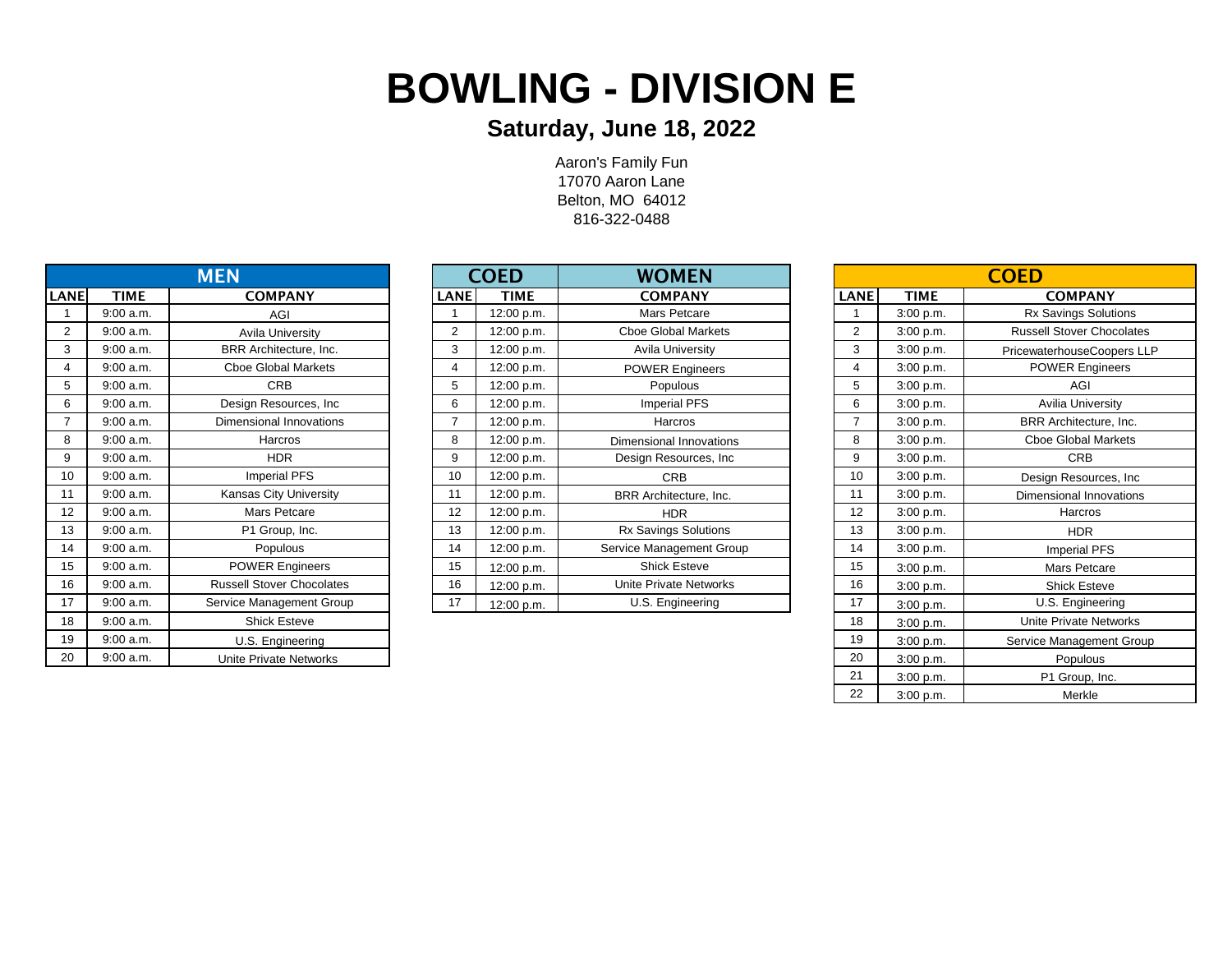## **BOWLING - DIVISION F**

### **Saturday, June 18, 2022**

Summit Lanes 803 Oldham Pkwy. Lee's Sumit, MO 64081 816-524-3322

| <b>MEN</b>  |             |                                           |             | <b>COED</b> | <b>WOMEN</b>                       |             |             | <b>COED</b>                               |
|-------------|-------------|-------------------------------------------|-------------|-------------|------------------------------------|-------------|-------------|-------------------------------------------|
| <b>LANE</b> | <b>TIME</b> | <b>COMPANY</b>                            | <b>LANE</b> | <b>TIME</b> | <b>COMPANY</b>                     | <b>LANE</b> | <b>TIME</b> | <b>COMPANY</b>                            |
| 5           | 9:00 a.m.   | Fed E. LAMNar                             | 10          | 12:00 p.m.  | Procter & Gamble                   | 6           | 3:00 p.m.   | Waystar                                   |
| 6           | 9:00 a.m.   | Go Local Interactive                      | 11          | 12:00 p.m.  | Paylt                              |             | 3:00 p.m.   | TransSystems                              |
|             | 9:00 a.m.   | Grundfos                                  | 12          | 12:00 p.m.  | <b>IMA</b>                         | 8           | 3:00 p.m.   | <b>Spotlight Analyst Relations</b>        |
| 8           | 9:00 a.m.   | Hoefer Welker                             | 13          | 12:00 p.m.  | Hoefer Welker                      | 9           | 3:00 p.m.   | Signal Theory                             |
| 9           | 9:00 a.m.   | ISPN, LLC                                 | 14          | 12:00 p.m.  | Grundfos                           | 10          | 3:00 p.m.   | Rally House                               |
| 10          | 9:00 a.m.   | New York Life                             | 15          | 12:00 p.m.  | Cohen Esrey Nexus 5 Group          | 11          | 3:00 p.m.   | <b>QTS Reality Trust</b>                  |
| 11          | 9:00 a.m.   | Palmer Square & KC Current                | 16          | 12:00 p.m.  | Ad Astra                           | 12          | 3:00 p.m.   | Procter & Gamble                          |
| 12          | 9:00 a.m.   | Paylt                                     | 17          | 12:00 p.m.  | Cloud Inventory                    | 13          | 3:00 p.m.   | Paylt                                     |
| 13          | 9:00 a.m.   | Procter & Gamble                          | 18          | 12:00 p.m.  | QTS Realty Trust                   | 14          | 3:00 p.m.   | Palmer Square & KC Current                |
| 14          | 9:00 a.m.   | <b>QTS Realty Trust</b>                   | 19          | 12:00 p.m.  | Rally House                        | 15          | 3:00 p.m.   | New York Life                             |
| 15          | 9:00 a.m.   | Rally House                               | 20          | 12:00 p.m.  | Signal Theory                      | 16          | 3:00 p.m.   | ISPN, LLC                                 |
| 16          | 9:00 a.m.   | Signal Theory                             | 21          | 12:00 p.m.  | <b>Spotlight Analyst Relations</b> | 17          | 3:00 p.m.   | Hoefer Welker                             |
| 17          | 9:00 a.m.   | <b>Spotlight Analyst Relations</b>        | 22          | 12:00 p.m.  | Trabon                             | 18          | 3:00 p.m.   | Grundfos                                  |
| 18          | 9:00 a.m.   | Trabon                                    | 23          | 12:00 p.m.  | TranSystems                        | 19          | 3:00 p.m.   | Go Local Interactive                      |
| 19          | 9:00 a.m.   | TranSystems                               | 24          | 12:00 p.m.  | Waystar                            | 20          | 3:00 p.m.   | Fed E. LAMNar                             |
| 20          | 9:00 a.m.   | Waystar                                   |             |             |                                    | 21          | 3:00 p.m.   | Cohen Esrey Nexus 5 Group                 |
| 21          | 9:00 a.m.   | Ad Astra                                  |             |             |                                    | 22          | 3:00 p.m.   | Cloud Inventory                           |
| 22          | 9:00 a.m.   | BHC (Brungardt Homomichl & Company, P.A.) |             |             |                                    | 23          | 3:00 p.m.   | Ad Astra                                  |
| 23          | 9:00 a.m.   | Cloud Inventory                           |             |             |                                    | 24          | 3:00 p.m.   | BHC (Brungardt Homomichl & Company, P.A.) |
| 24          | 9:00 a.m.   | Cohen Esrey Nexus 5 Group                 |             |             |                                    |             |             |                                           |

| <b>MEN</b> |             |                                    | <b>COED</b> |             |            | <b>WOMEN</b>                       |             |             | <b>COED</b>                        |
|------------|-------------|------------------------------------|-------------|-------------|------------|------------------------------------|-------------|-------------|------------------------------------|
| <b>NE</b>  | <b>TIME</b> | <b>COMPANY</b>                     |             | <b>LANE</b> | TIME       | <b>COMPANY</b>                     | <b>LANE</b> | <b>TIME</b> | <b>COMPANY</b>                     |
|            | 9:00 a.m.   | Fed E. LAMNar                      |             | 10          | 12:00 p.m. | Procter & Gamble                   | 6           | 3:00 p.m.   | Waystar                            |
|            | 9:00 a.m.   | Go Local Interactive               |             | 11          | 12:00 p.m. | Paylt                              |             | 3:00 p.m.   | TransSystems                       |
|            | 9:00 a.m.   | Grundfos                           |             | 12          | 12:00 p.m. | <b>IMA</b>                         | 8           | 3:00 p.m.   | <b>Spotlight Analyst Relations</b> |
|            | 9:00 a.m.   | Hoefer Welker                      |             | 13          | 12:00 p.m. | Hoefer Welker                      | 9           | 3:00 p.m.   | Signal Theory                      |
|            | 9:00 a.m.   | ISPN, LLC                          |             | 14          | 12:00 p.m. | Grundfos                           | 10          | 3:00 p.m.   | <b>Rally House</b>                 |
|            | 9:00 a.m.   | New York Life                      |             | 15          | 12:00 p.m. | Cohen Esrey Nexus 5 Group          | 11          | 3:00 p.m.   | <b>QTS Reality Trust</b>           |
|            | 9:00 a.m.   | Palmer Square & KC Current         |             | 16          | 12:00 p.m. | Ad Astra                           | 12          | 3:00 p.m.   | Procter & Gamble                   |
|            | 9:00 a.m.   | Paylt                              |             | 17          | 12:00 p.m. | Cloud Inventory                    | 13          | 3:00 p.m.   | Paylt                              |
| 13         | 9:00 a.m.   | Procter & Gamble                   |             | 18          | 12:00 p.m. | <b>QTS Realty Trust</b>            | 14          | 3:00 p.m.   | Palmer Square & KC Currer          |
|            | 9:00 a.m.   | <b>QTS Realty Trust</b>            |             | 19          | 12:00 p.m. | Rally House                        | 15          | 3:00 p.m.   | New York Life                      |
|            | 9:00 a.m.   | Rally House                        |             | 20          | 12:00 p.m. | Signal Theory                      | 16          | 3:00 p.m.   | ISPN, LLC                          |
|            | 9:00 a.m.   | Signal Theory                      |             | 21          | 12:00 p.m. | <b>Spotlight Analyst Relations</b> | 17          | 3:00 p.m.   | Hoefer Welker                      |
|            | 9:00 a.m.   | <b>Spotlight Analyst Relations</b> |             | 22          | 12:00 p.m. | Trabon                             | 18          | 3:00 p.m.   | Grundfos                           |
|            | 9:00 a.m.   | Trabon                             |             | 23          | 12:00 p.m. | TranSystems                        | 19          | 3:00 p.m.   | Go Local Interactive               |
|            | 9:00 a.m.   | TranSystems                        |             | 24          | 12:00 p.m. | Waystar                            | 20          | 3:00 p.m.   | Fed E. LAMNar                      |

| <b>COED</b> |                                                        |                                    |  |  |  |  |  |  |
|-------------|--------------------------------------------------------|------------------------------------|--|--|--|--|--|--|
| <b>LANE</b> | <b>TIME</b>                                            | <b>COMPANY</b>                     |  |  |  |  |  |  |
| 6           | 3:00 p.m.                                              | Waystar                            |  |  |  |  |  |  |
| 7           | 3:00 p.m.                                              | TransSystems                       |  |  |  |  |  |  |
| 8           | 3:00 p.m.                                              | <b>Spotlight Analyst Relations</b> |  |  |  |  |  |  |
| 9           | 3:00 p.m.                                              | Signal Theory                      |  |  |  |  |  |  |
| 10          | 3:00 p.m.                                              | <b>Rally House</b>                 |  |  |  |  |  |  |
| 11          | 3:00 p.m.                                              | <b>QTS Reality Trust</b>           |  |  |  |  |  |  |
| 12          | 3:00 p.m.                                              | Procter & Gamble                   |  |  |  |  |  |  |
| 13          | 3:00 p.m.                                              | Paylt                              |  |  |  |  |  |  |
| 14          | 3:00 p.m.                                              | Palmer Square & KC Current         |  |  |  |  |  |  |
| 15          | 3:00 p.m.                                              | New York Life                      |  |  |  |  |  |  |
| 16          | 3:00 p.m.                                              | ISPN, LLC                          |  |  |  |  |  |  |
| 17          | 3:00 p.m.                                              | Hoefer Welker                      |  |  |  |  |  |  |
| 18          | 3:00 p.m.                                              | Grundfos                           |  |  |  |  |  |  |
| 19          | 3:00 p.m.                                              | Go Local Interactive               |  |  |  |  |  |  |
| 20          | 3:00 p.m.                                              | Fed E. LAMNar                      |  |  |  |  |  |  |
| 21          | 3:00 p.m.                                              | Cohen Esrey Nexus 5 Group          |  |  |  |  |  |  |
| 22          | 3:00 p.m.                                              | Cloud Inventory                    |  |  |  |  |  |  |
| 23          | 3:00 p.m.                                              | Ad Astra                           |  |  |  |  |  |  |
| 24          | BHC (Brungardt Homomichl & Company, P.A.)<br>3:00 p.m. |                                    |  |  |  |  |  |  |